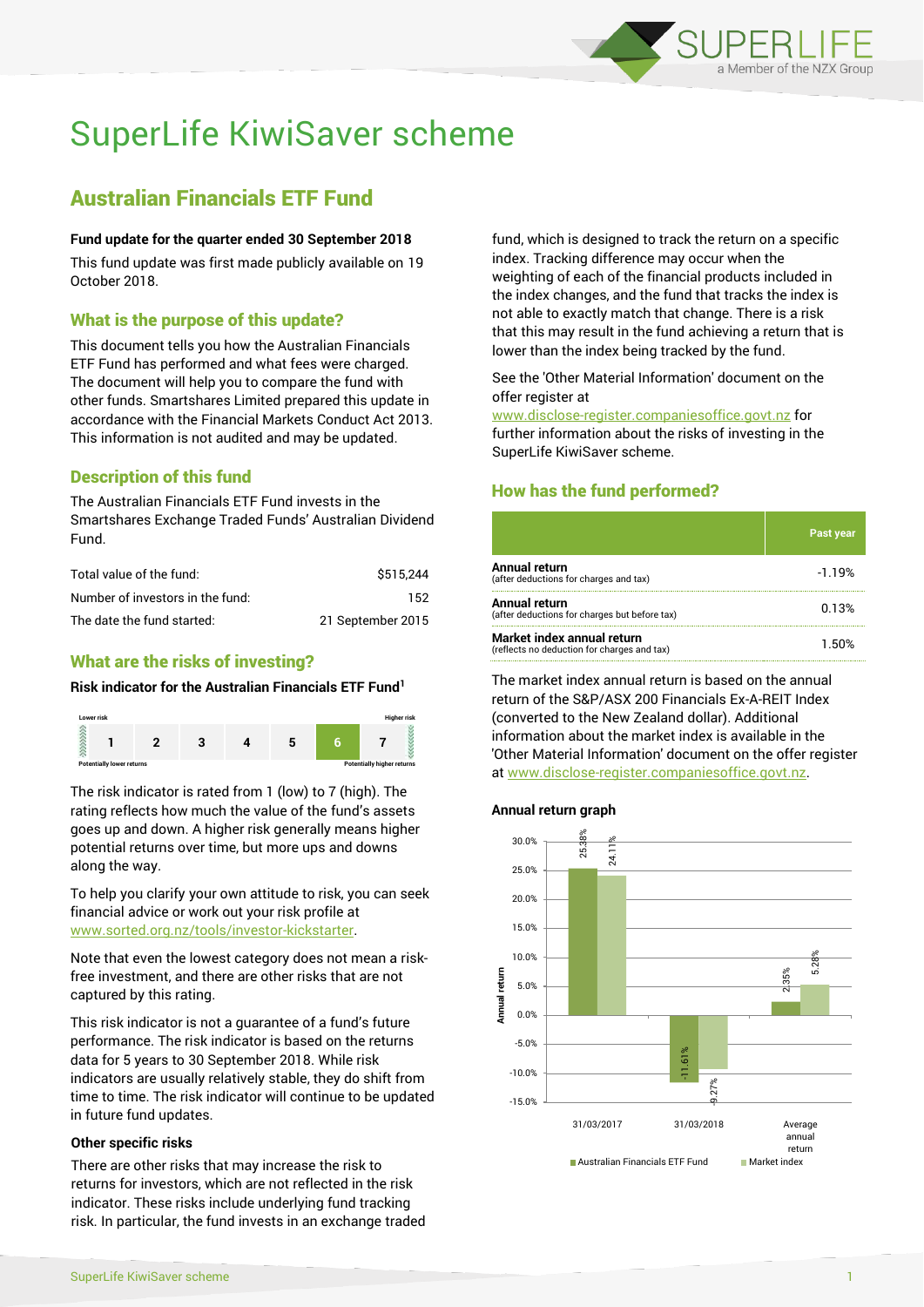

This shows the return after fund charges and tax for each year ending 31 March since the fund started. The last bar shows the average annual return since the fund started, up to 30 September 2018.

**Important:** This does not tell you how the fund will perform in the future.

Returns in this update are after tax at the highest prescribed investor rate (PIR) of tax for an individual New Zealand resident. Your tax may be lower.

#### What fees are investors charged?

Investors in the Australian Financials ETF Fund are charged fund charges. In the year to 31 March 2018 these were:

|                                                    | % per annum of fund's<br>net asset value |  |
|----------------------------------------------------|------------------------------------------|--|
| <b>Total fund charges</b>                          | 0.58%                                    |  |
| Which are made up of:                              |                                          |  |
| <b>Total management and administration charges</b> | 0.58%                                    |  |
| Including:                                         |                                          |  |
| Manager's basic fee                                | 0.35%                                    |  |
| Other management and<br>administration charges     | 0.23%                                    |  |
| Other charges                                      | Dollar amount per investor               |  |
| Administration fee                                 | \$30 per annum                           |  |

Investors may also be charged individual action fees for specific actions or decisions (for example, if an investor has a financial adviser and has agreed to pay a fee to the adviser for providing financial advice). See the Product Disclosure Statement for the SuperLife KiwiSaver scheme for more information about those fees.

Small differences in fees and charges can have a big impact on your investment over the long term.

## Example of how this applies to an investor

Jess had \$10,000 in the fund and did not make any further contributions. At the end of the year, Jess incurred a loss after fund charges were deducted of -\$119 (that is -1.19% of her initial \$10,000). Jess paid other charges of \$30. This gives Jess a total loss after tax of -\$149 for the year.

#### What does the fund invest in?

#### **Actual investment mix**

This shows the types of assets that the fund invests in.



#### **Target investment mix**

This shows the mix of assets that the fund generally intends to invest in.

| <b>Asset Category</b>        | <b>Target asset mix</b> |
|------------------------------|-------------------------|
| Cash and cash equivalents    | 1.00%                   |
| New Zealand fixed interest   |                         |
| International fixed interest |                         |
| Australasian equities        | 99.00%                  |
| International equities       |                         |
| Listed property              |                         |
| Unlisted property            |                         |
| Commodities                  |                         |
| Other                        |                         |